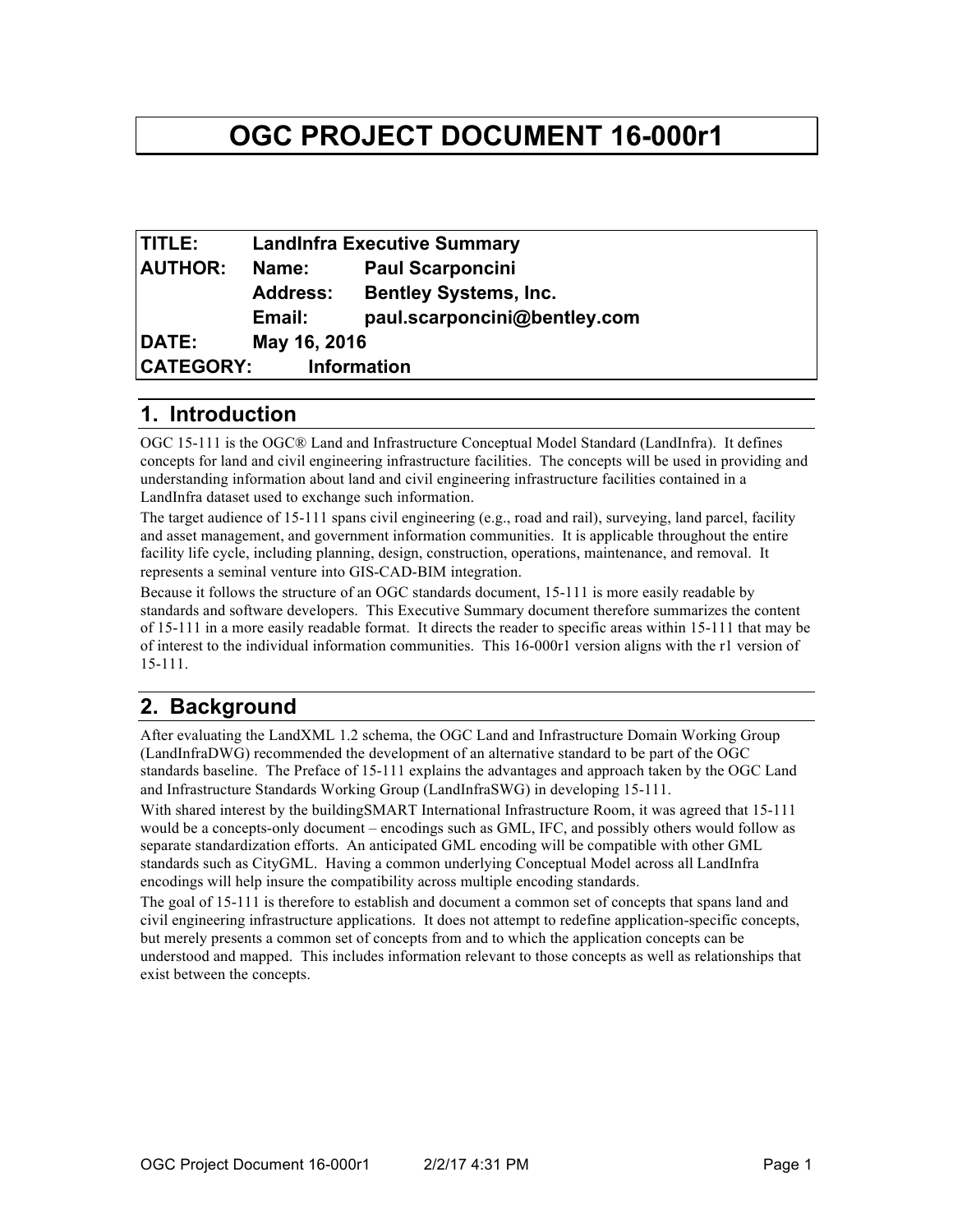## **3. Summary**

## **3.1 OGC Modular Specification**

Because 15-111 is an OGC standard, it follows OGC 08-131r3 *The Specification Model — A Standard for Modular specifications.* Accordingly, the target of 15-111 is clearly enumerated: it is the subsequent encoding standards. Therefore 15-111 contains Requirements which mandate what these subsequent encodings must support in order to claim conformance to LandInfra. Requirements are grouped together into Requirements Classes (RCs). An encoding must support all of the Requirements in an RC in order to claim conformance to that RC. Each RC has a corresponding Conformance Class which explains how the encoding is to be tested for conformance.

RCs and their Requirements are presented in 15-111 Clause 7, "UML Conceptual Model". Their corresponding Conformance Classes are presented in Annex A, "Annex A Conformance Class Abstract Test Suite". The RCs in 15-111 are used to group concepts into subject areas: core, facilities, projects, alignment, roads, railway, surveys, survey equipment, survey observations, survey results, land features, land division, and condominiums. Therefore, when reading 15-111, one can focus on just those RCs relevant to your subject area of interest.

RCs often depend on other RCs. For example, to comply with the LandDivision RC, an encoding must support all LandDivision Requirements plus all of the Requirements in the LandInfra RC (see 15-111 Figure 1). The reader should therefore take these dependencies into account.

## **3.2 Unified Modeling Language (UML)**

#### **3.2.1 Use Cases**

From its beginning, LandInfra was to be use case driven. Use cases relevant to each subject area were identified and described. They were constantly monitored against the LandInfra scope to insure that the concepts being developed were consistent with the purpose of the standard. These use cases are included informatively as 15-111 Annex B.

#### **3.2.2 Class Diagrams**

OGC 15-111 uses Unified Modeling Language Class Diagrams to communicate LandInfra concepts. By OGC and TC211 conventions, boxes in these diagrams (UML classifiers) represent classes, data types, enumerations, code lists, etc. In 15-111 these should all be interpreted as concepts. Attributes in the boxes (including their cardinalities and data types) therefore specify information about the concepts. Association lines connecting boxes (including their cardinalities and roles) specify relationships between concepts. Concepts are grouped into UML Packages which correspond to RCs.

### **3.3 Terms and Definitions**

Because of the broad scope of 15-111, the conventional Clause 4, "Terms and Definitions" is subdivided by subject area. These include general, facility and project, alignment, road, railway, survey, land feature, land division, and wet infrastructure.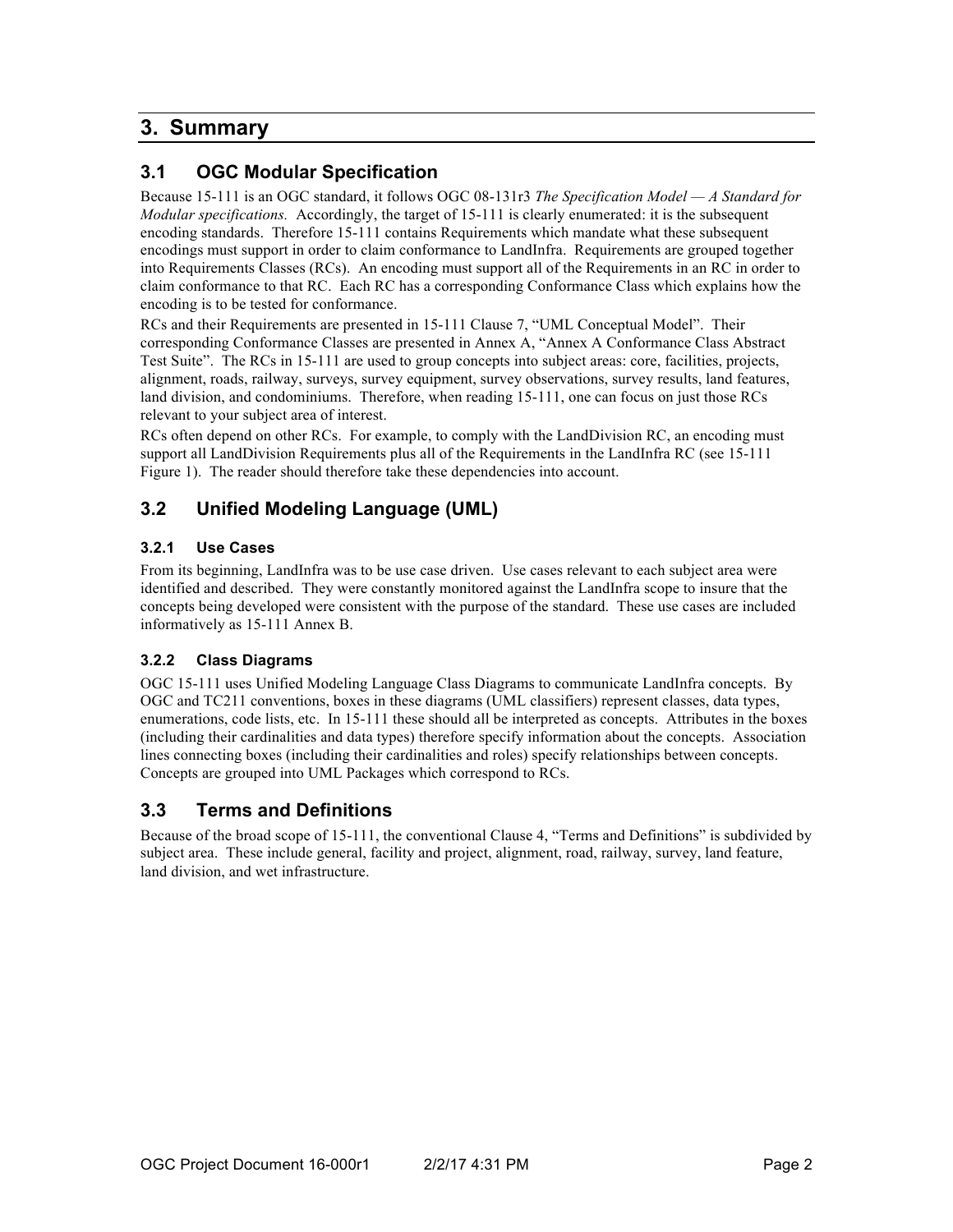## **3.4 Subject Areas**

#### **3.4.1 LandInfra Core**

All readers should review 15-111 Clause 7.2, "Core Requirements Class: LandInfra". It contains Requirements which must be supported by all other subject area-specific RCs. The LandInfra RC contains the LandInfraDataset which is where information about a dataset that contains other subject-area-specific LandInfra information is specified. Think of this as the header information of a file or document. Concepts which span multiple subject areas are included in the LandInfra RC, including documents, survey marks, features, general purpose sets, properties, property sets, and (licensed) professionals. Data types which span multiple subject areas are also included in the LandInfra RC, including ID, state, status, percentage, side, professional type, spatial representation (geometry and location), and linearly referenced locations (at and from/to).

The LandInfra RC brings in concepts from other, OGC and TC211, standards. These include geometry types from OGC Abstract Specification Topic 1, coordinate reference system from Topic 2, linear referencing from Topic 19 plus base data types from ISO TC211 19103 and feature from 19109. Only those geometry types from Topic 1 needed to specify spatial representations in a particular LandInfra dataset need to be supported. For example, if a LandInfra dataset contains only information about survey points, then only Points need to be supported. If no spatial representations exist in a LandInfra dataset, then Topic 1 can be ignored completely.

Similarly, only that part of Topic 19 which is needed to specify linearly referenced locations in a particular LandInfra dataset need to be supported. Offsets, for example are not required if all linearly referenced locations are along (and not offset from) a linear element. If linear referencing is not used in a LandInfra dataset, then Topic 19 can be ignored completely.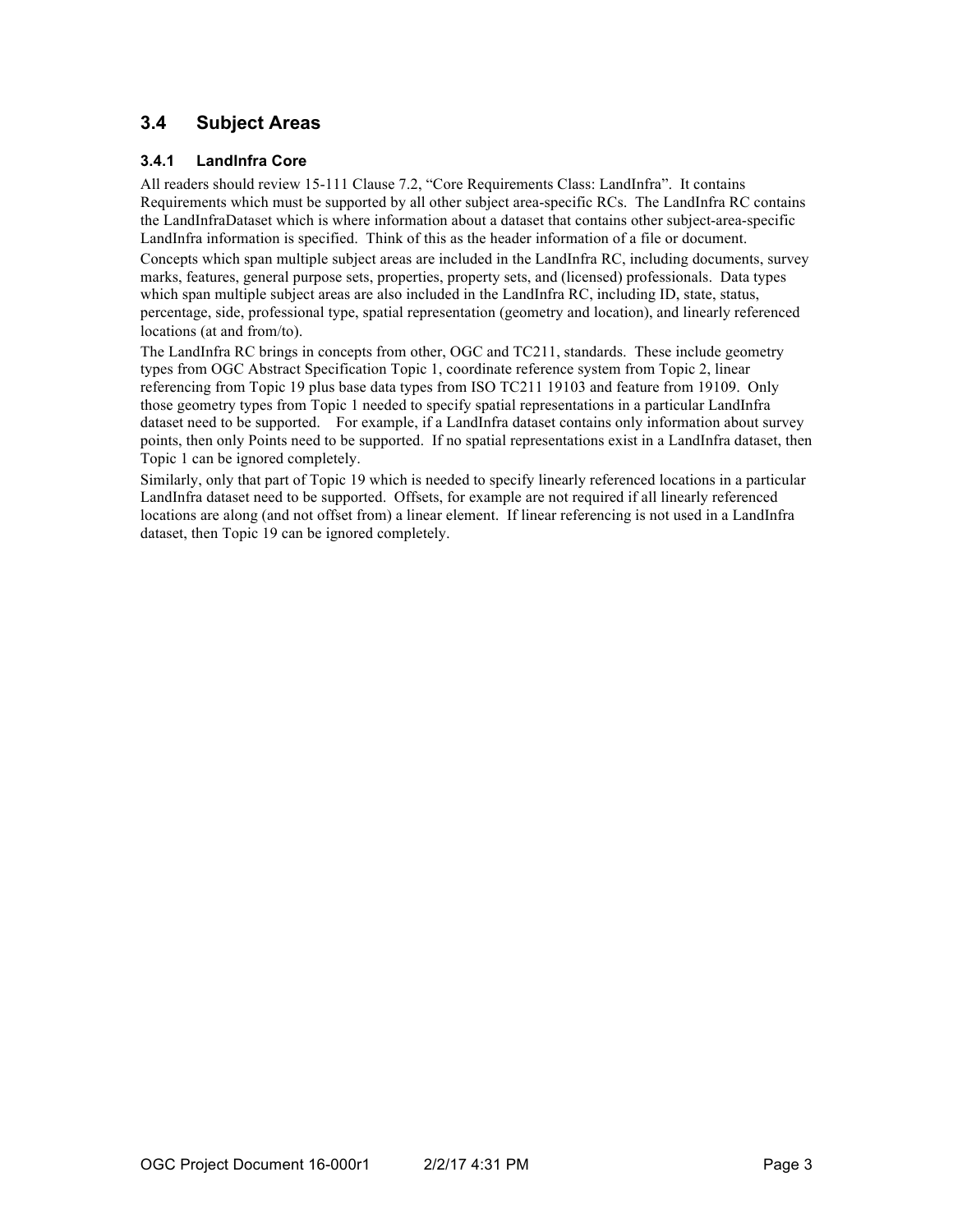#### **3.4.2 Infrastructure Facilities**

#### *3.4.2.1 Facility*

A LandInfra dataset can contain information about infrastructure facilities. Readers interested in any type of infrastructure facility need to review Clause 7.3, "Facility", as it contains Requirements for all types of facilities. Facilities can be as simple as a single stretch of road or as complex as a campus containing roads, bridges, buildings, etc. Therefore, facilities are broken down into facility parts which can then be related back to each other.

Various facility part types are described in Clause 7.3.1.3, "Facility Part Type". A LandInfra implementation is not required to support all of these types. In fact, only road and railway are specified in detail in the initial release of 15-111.

Facility parts can be made up of physical elements which can be located using a positioning element. Specific physical and positioning elements are specified in other RCs as appropriate so only information common across all facilities are included in the Facility RC.

#### *3.4.2.2 Project*

The information in the LandInfra dataset can be about planned, existing, or to be constructed/modified facilities. In the latter case, it may be appropriate to include information about the design/construction project itself. The Project RC in Clause 7.4 contains only a minimum amount of information about the project itself. IFCs provide a better source of Project information.

Projects can be broken down into project parts which are facility part type specific (e.g., one stretch of road). It may be necessary to further break these parts down based on some set of constraints, for example, design alternative or construction phase.

#### *3.4.2.3 Alignment*

An alignment is a positioning element which provides a Linear Referencing System for locating physical elements. It is made up of geometric segments in the horizontal plane (straight lines, circular curves, clothoids and other types of spirals) and vertical plane (straight lines, circular curves, parabolic sections), or alternatively specified as a 2D or 3D linestring.

Locations along an alignment are specified as linearly referenced locations based upon some Linear Referencing Method (LRM), as specified in OGC Topic 19, Linear Referencing. Traditionally the LRM has been limited to stationing along survey alignments, but this constraint has been eased to allow for a more general "distance along" measure of any linear element. This makes it useful during maintenance and operation as well as design/construction.

An alignment is continuous, non-overlapping, and non-branching (though it may contain intersections with other alignments). If it is used within the context of a project, it shall be for a single alternative, as specified by the project part.

The LandInfra Alignment RC (Clause 7.5, "Alignment") was jointly developed with buildingSMART International (bSI) to help insure compatibility between all future encodings, including the bSI Industry Foundation Class (IFC) standard as well as OGC's proposed InfraGML.

The Alignment RC is only required if the physical elements of a facility part are to be linearly located using an alignment type of linear element. Annex C contains more information about linear referencing.

#### *3.4.2.4 Road*

The Road RC (Clause 7.6) supports information about road facility parts. The information is typically about an existing or fully designed road. It is not intended to support the more complex road designer to road designer information exchange such as would exist when a designer other than the original designer takes over to complete the design. (This may be in scope for the next phase of LandInfra, but is certainly more relevant as IFCs.) Consequently, the Road RC includes several alternative ways for representing a designed road, such as road elements, 3D stringlines, 2D cross sections, and 3D surfaces and layers, as well as collections of any of these.

Road elements (Clause 7.6.2) can include pavement, shoulder, barrier, median, curb, walk, side slopes, or more specific types of any of these. These can be physically located: both with spatial representation in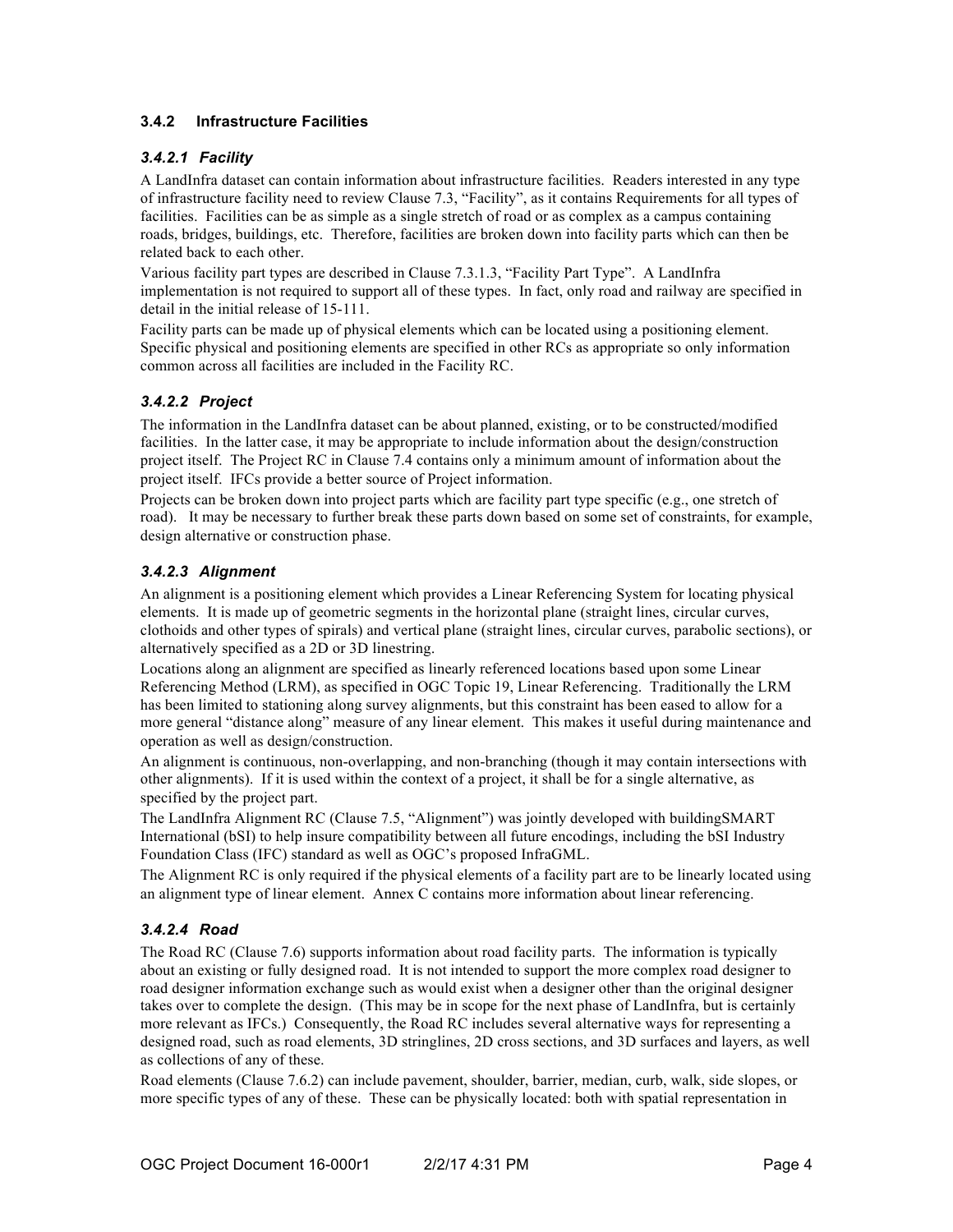accordance with OGC Abstract Specification Topic 1 and linearly referenced location in accordance with Topic 19 are optional.

A 3D string line (aka long section, longitudinal breakline, or profile view) is a 3D longitudinal view of a position in the road construction, such as the right outside edge of pavement, as you travel along a road (Clause 7.6.4). Any number of string lines may be specified for a road, either individually or in string line sets.

A Surface representation of a road (Clause 7.6.6) is a triangulated irregular network (TIN) at a particular level within a road cross section. For example, it can represent the top surface of the constructed road or the subgrade level of the finished earthwork which supports the actual road elements, such as pavement and sidewalk.

A cross section (Clause 7.6.8) describes how a Road looks (or will look), in a 2D cross section view, at some specific location along the length of the road. Cross sections are typically an output of the road design, rather than a set of requirements like a design template. They may include just the resultant top surface (early design output) or may include subsurface information as well. RoadCrossSection is a separate Road-dependent RC to make cross sections optional for encodings wishing to only support the three other methods of representing the Road design.

#### *3.4.2.5 Railway*

The Railway RC (Clause 7.7) supports information about railway facility parts. The information is typically about an existing or fully designed railway. It is not intended to support the more complex railway designer to railway designer information exchange such as would exist when a designer other than the original designer takes over to complete the design. (This may be in scope for the next phase of LandInfra, but is certainly more relevant as IFCs.) Consequently. the Railway RC includes railway elements and cant specifications.

Railway elements can include ballast, switches, rail, fastenings, sleepers, etc. These can be physically located: both with spatial representation in accordance with OGC Abstract Specification Topic 1 and linearly referenced location in accordance with Topic 19 are optional.

The cant of a railway track (also referred to as superelevation) is defined in 15-111 as the difference in elevation (height) between the two rails. A cant event specifies a cant value at a linearly referenced location along a railway. A cant specification includes a cant event at the beginning of the railway, one at its end, and any number of cant events in between – wherever the cant value changes.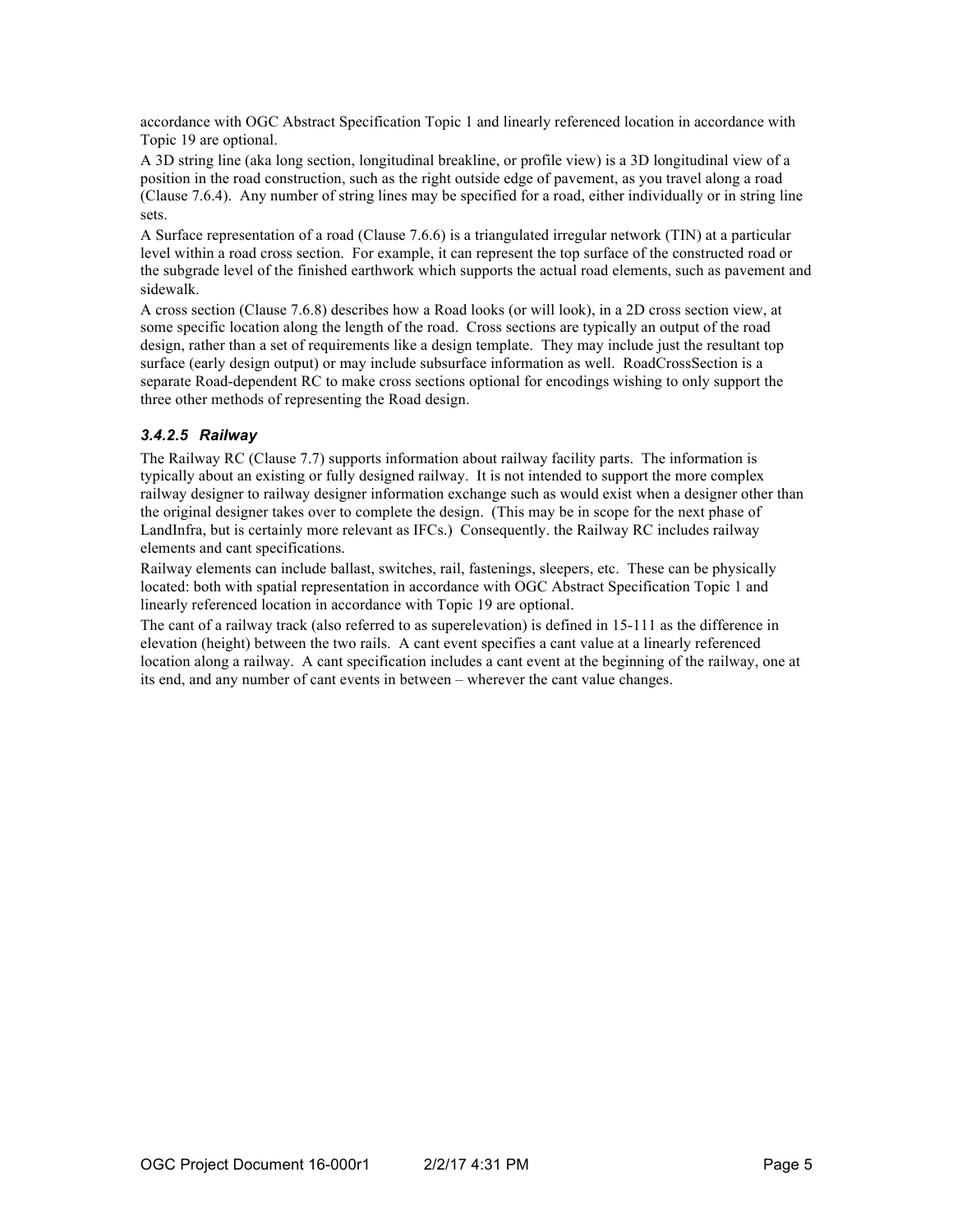#### **3.4.3 Land**

A LandInfra dataset can contain information about land. Those interested in land features should look at Clause 7.9, "Land Feature". Those interested in land division should look at Clauses 7.10, "Land Division" and 7.11, "Condominium".

#### *3.4.3.1 Land Features*

The LandFeatures RC (Clause 7.9) provides information about land features, specifically land elements, land surfaces, and land layers (Clause 7.9.1). Features of the land, such as naturally occurring water features and vegetation are specified as land elements (Clause 7.9.2). Man-made interventions to the land such as the construction of an embankment or the planting of landscape material are considered to be part of site features and are therefore included as facility parts in section 7.3.1 above.

Land surfaces (Clause 7.9.3) are spatially represented using a triangulated irregular network (TIN) and include the top ground terrain surface and any sub-terrain surfaces which separate the underground into layers (e.g., differing soil layers). The TIN model used in 15-111 is the version which appears in GML 3.3 and SQL/MM Part 3: Spatial. More efficient and robust than the OGC Abstract Specification Topic 1 TIN, it includes TIN elements of the following types: random points, group spot, boundary, breakline, soft break, control contour, break void, drape void, void, hole, stop line, and user defined.

Land layers (Clause 7.9.4) can be defined either as a solid layer, a surfaces layer, or a linear layer. A solid layer (Clause 7.9.5) is defined by a 3D solid polyface mesh geometry collection of bounding triad or quad faces defined by 3 or 4 indexed points, respectively. A surfaces layer (Clause 7.9.6) is defined by a top and bottom surface. A resultant solid shape is implied between these two surfaces, within the boundary of the surfaces layer's extent, having vertical sides where the surfaces do not connect. A linear layer (Clause 7.9.7) is a layer defined by 2D cross sectional areas along a linear element.

#### *3.4.3.2 Land Division*

A LandInfra dataset may contain information about parts of the land surface separated by boundaries delimiting ownership in the land or in alternative terms: boundaries of real estate, of real property or of immovable property (land parcels). Land parcels are not the only division of the surface of the Earth, as the sovereign State which protects ownership is bordered and furthermore divides its territory according to political, judicial, or executive points of view (administrative division). Finally, ownership in land is not confined to the surface of the Earth as buildings may be subdivided into condominiums, aka strata title, through a condominium or strata title scheme and jurisdictions may attribute ownership to subsurface structures like tunnels. The LandDivision RC (Clause 7.10) addresses all of these except condominiums which are covered by the Condominium RC (Clause 7.11).

LandDivision (Clause 7.10.1) is separated into interest in land and administrative division. Spatial units are used to define their boundaries.

Interest in land (Clause 7.10.2) includes property units and easements. A property unit is a unit of ownership in land. It can be either a condominium (see 3.4.3.3 below) or a land property unit. Land property units can be made up of individual contiguous land parcels. In some jurisdictions, land ownership is of a single, contiguous area of land. In other jurisdictions, a single land ownership may be defined across several disjoint areas of land. To accommodate this difference, LandInfra considers each separate contiguous area to be a land parcel. For the former case, the land property unit contains a single land parcel. For the latter case, the land property unit is a collection of multiple land parcels.

An easement grants a beneficiary party right to a certain use, e.g. right of way, as specified by easement type, across one or more instances of what is called a servient land parcel. Also supported are superficie objects which comprise a building or other construction, including pipes, cables or tunnels, established and owned by a party (other than the owner of the LandParcels on which the superficie object is constructed) according to a granting Statement.

Administrative division (Clause 7.10.3) addresses land divided according to political, judicial, or executive points of view. 15-111 supports the ISO 3166-2 defined codes for the names of the principal (political) subdivisions (e.g., provinces or states) of all countries coded in ISO 3166-1. Normally, the division is hierarchical, e.g. in terms of a court hierarchy, or regional and local units of the central executive power, e.g. in terms of police or health and safety bodies.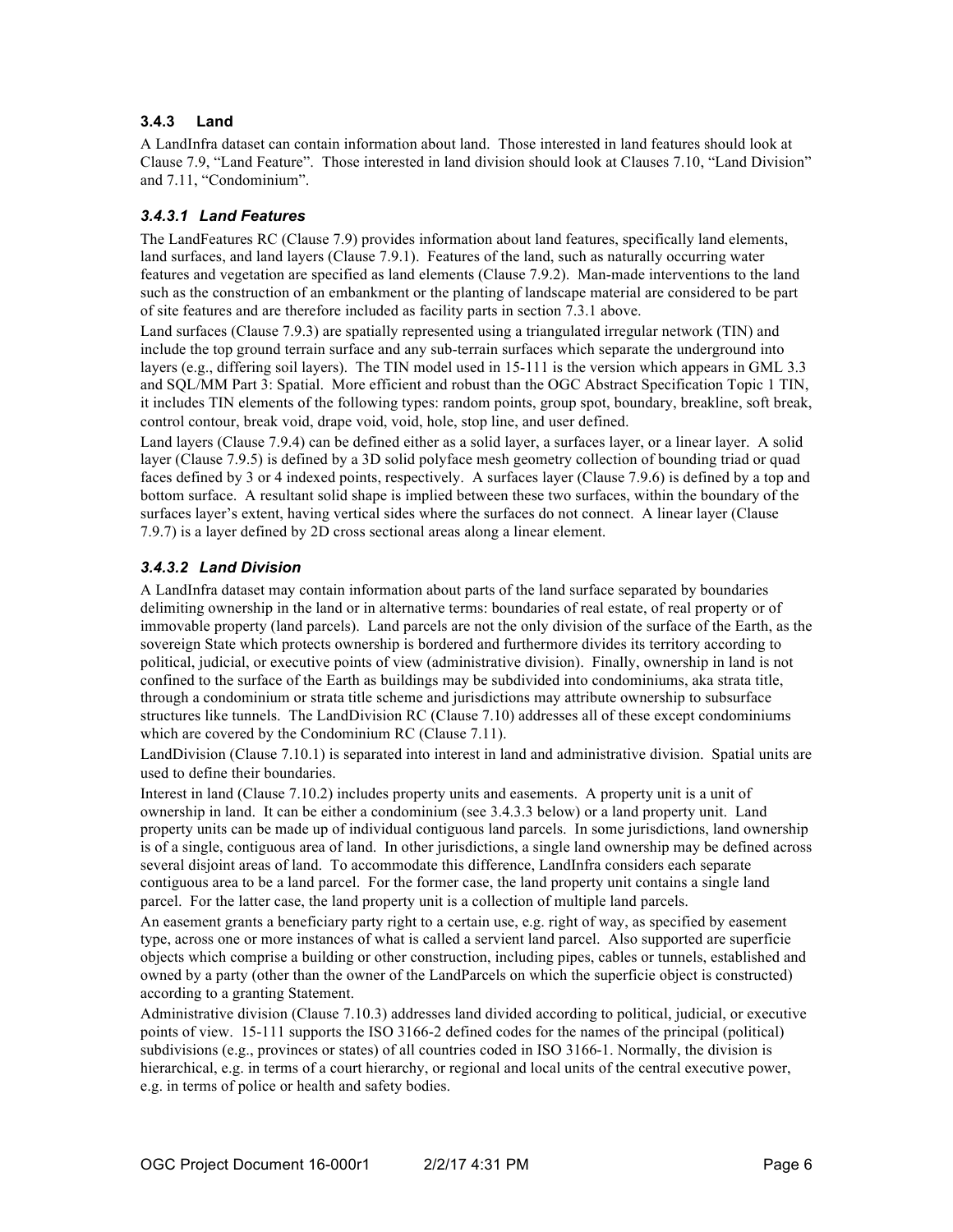Also included in the LandDivision RC are statement, statement type, signatory, signing role, survey monument, and survey monument type. A statement (Clause 7.10.4) documents the establishment or acquisition of an interest in land or a survey monument in accordance with a specific statement type. A statement document is signed by one or more signatories, each with a specific signing role. A survey monument (Clause 7.10.5) is a physical object, the location of which is stable and by its form defines a point on the surface of the Earth.

Spatial unit (Clause 7.10.6) is a contiguous geometrical entity used to define the boundary of an interest in land or an administrative division of land. A spatial unit is delimited and located on or close to the surface of the Earth through its bounding elements.

Bounding element (Clause 7.10.7) provides all or part of the boundary of a spatial unit. Because of the diverse manner in which spatial units may be delimited, boundary elements can take the form of either text, point, string (structured, unstructured, topological, partial, or ring types of curve), face (extruded, explicit, or implicit surface or extruded, explicit, or implicit topological surface), or solid.

#### *3.4.3.3 Condominium*

The 15-111 Condominium RC (Clause 7.11) describes condominium units (Clause 7.11.1). These represent concurrent ownership of real property that has been divided into private and common portions. The privately owned part is made up of clearly demarcated parts of a condominium building (Clause 7.11.3), as specified by a condominium scheme (Clause 7.11.6). Condominium unit owners are members of a mandatory owners' association. Moreover, each condominium unit has a share in the common parts of the property which are also clearly demarcated.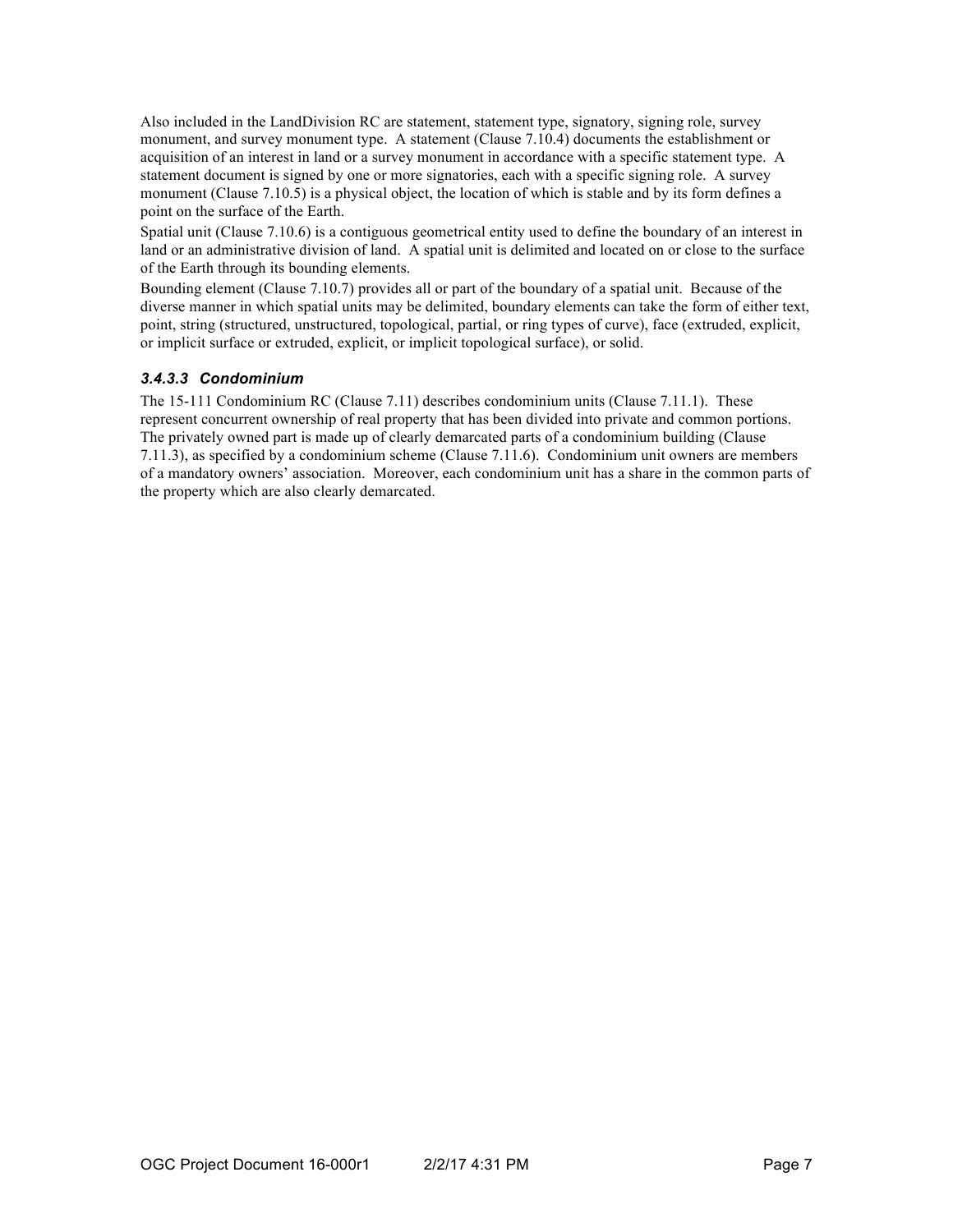#### **3.4.4 Survey**

A LandInfra dataset can contain information about surveys. Anyone interested in information about a survey should review Clause 7.8, "Survey". Core information about the survey itself can be found in subclause 7.8.1. Further information about survey observations, equipment, and results can be found in further subclauses of 7.8.

#### *3.4.4.1 Survey*

The umbrella RC for all survey information is the Survey RC in Clause 7.8. Clause 7.8.1 specifies the "header" information about a survey, such as the purpose, type, and surveyor. The survey may have additional information about its observations, equipment, and results. This information is contained within separate RCs.

#### *3.4.4.2 Observations*

The Observations RC (Clauses 7.8.2 and 7.8.3) contains information about the observations made as part of a survey. This includes setups which describe the place from which different observations have been measured. Survey observation information depends on the type of observation. Supported types include angular, distance, TPS, level, GNSS, image, and point cloud observations. All but the last two result in a target point.

#### *3.4.4.3 Equipment*

The Equipment RC (Clauses 7.8.4 and 7.8.5) contains information about the equipment and sensor(s) used for each observation in a survey. Additionally, attributes contain information about the controlling software that was used to steer the sensors and process the observations. Calibration of sensors may be required dependent on the sensors used. Some survey applications require calibration in the field. The calibration of remote sensing imagery sensors and the validation is covered by ISO 19159-2.

Sensor types supported include generic angle, generic distance, electronic distance meter (EDM), camera, total station, level, laser scanner, and GNSS.

#### *3.4.4.4 Survey Results*

A LandInfra dataset may contain any number of survey results that contains the estimate of the value(s) of a geometry or property of the feature of interest. The results are linked to sampling features – this would enable a later reprocessing of all observations to determine how the results have been determined. Survey result information is specified in the SurveyResults RC (Clauses 7.8.6 and 7.8.7). Types of survey results supported include: target point, string, stakeout (possibly with a design point), average (possibly with an average point), image, point cloud, and user defined. Information of the quality achieved with the processed observations for design and average point is also available.